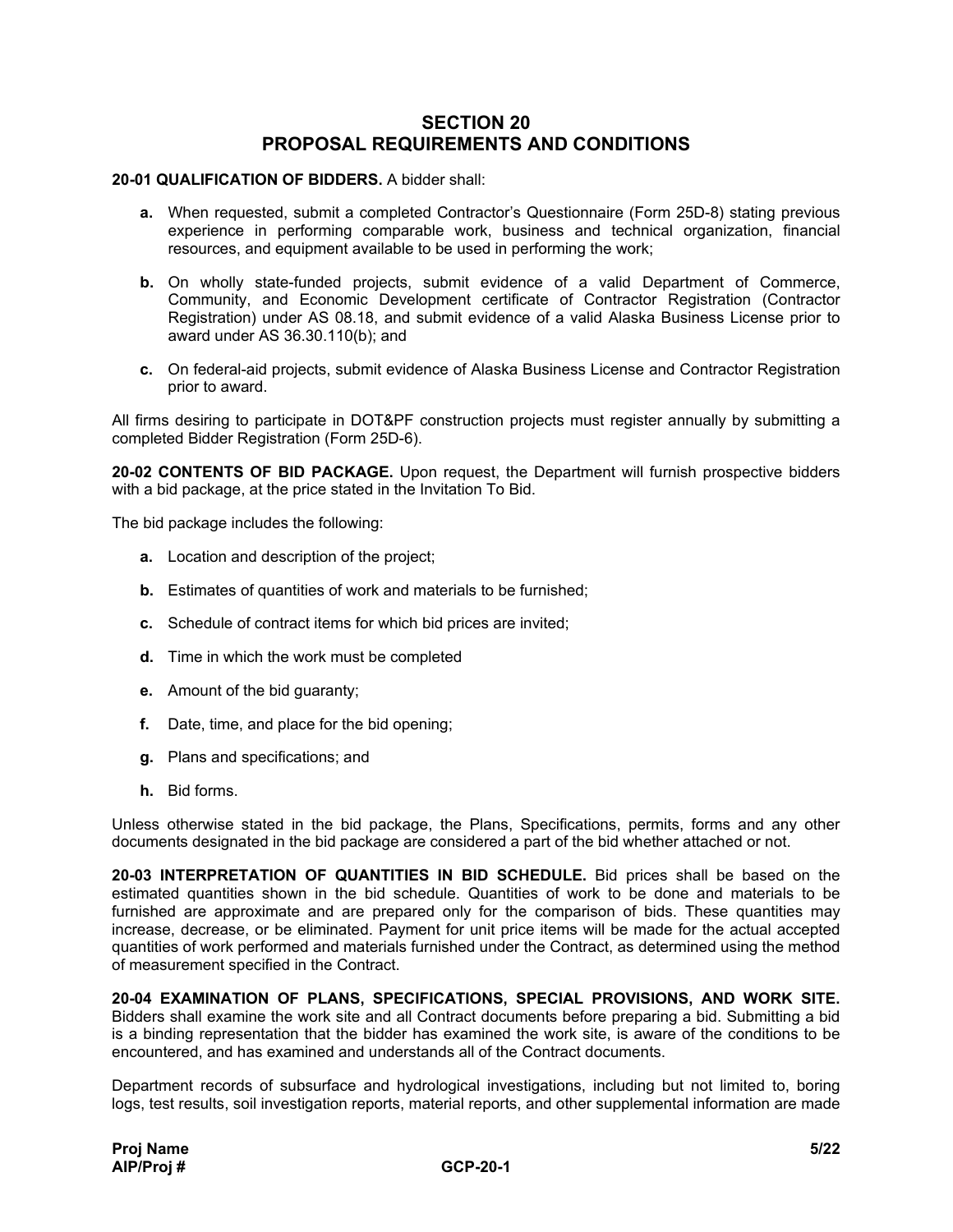available for information purposes only. These records are not part of the Contract. These records indicate subsurface conditions only at specific locations at the time sampled, and only to the depths penetrated. They do not necessarily reflect frozen state, or variations in soil, rock or hydrology that may exist between or outside such locations or at other times. Actual conditions, including ground water levels and saturation, may differ from what is shown in the records.

Material sources referenced in Department records may not contain materials of sufficient quantity or quality to meet project requirements. Sources may be subject to operational restrictions. The availability of these records does not constitute approval, nor guarantee suitability of soils or sources, or the right to use sources referenced in these records for this project. Department records shall not substitute for independent investigation, interpretation, or judgment of the bidder. The Department is not responsible for any interpretation or conclusion drawn from its records by the bidder. Bidders shall examine Subsection 60-02 Material Sources for further information.

Geotechnical reports referenced in the Notice to Bidders, or otherwise made available, may contain data, discussions, and references to material sources. The inclusion of material source information in these reports does not mean they are a Mandatory, Designated, or Available Source as described in Subsection 60-02. For a material source to be considered Mandatory, Designated, or Available, it must be included in the Special Provisions, or so described on the Plans.

Any questions about bidding procedures, site conditions, or Contract requirements must be submitted in writing according to the Invitation To Bid (Form 25D-7). Questions must be submitted in sufficient time to get a reply before submitting a bid. No oral responses or other oral statements are binding on the Department. Any response to a material question shall be issued by addendum sent to all bidders.

**20-05 PREPARATION OF BID.** A bidder shall prepare its bid using either the Department approved bid preparation software or the Department provided bid forms or legible copies of the Department's forms. All entries shall be legible and in ink or type. Bidders shall:

- **a.** Enter all prices required on the Bid Schedule, in figures;
- **b.** Enter a unit price for each contract item for which a quantity is given;
- **c.** Enter the products of the respective unit prices and quantities in the column provided;
- **d.** Enter lump sum prices for lump sum contract items in the column(s) provided; and
- **e.** Enter the total amount of all contract items for the basic bid and, when specified, any alternates.

When a bid item contains a choice to be made by the bidder, the bidder shall indicate a choice according to the Specifications for that item. No further choice is permitted.

The bid must be signed in ink or by digital signature by the person or persons authorized to sign the Contract for the bidder. If a bidder is a corporation, the bid must be signed by a corporate officer or agent with authority to bind the corporation. If a bidder is a partnership, a partner must sign. If the bidder is a joint venture, the bid must be signed by an officer or agent with authority to bind the joint venture. If a bidder is a sole proprietorship, the owner must sign. Each person signing the bid must initial any changes made to entries on the bid forms.

A bidder submitting an electronic bid agrees that its digital signature constitutes a binding signature.

The bidder shall make no claim against the Department in the event it is unable to submit its bid through approved online bidding service and/or approved online bidding service is unable to submit the bid(s) to the Department. The Department reserves the right to postpone the public bid opening in the event of technical problems.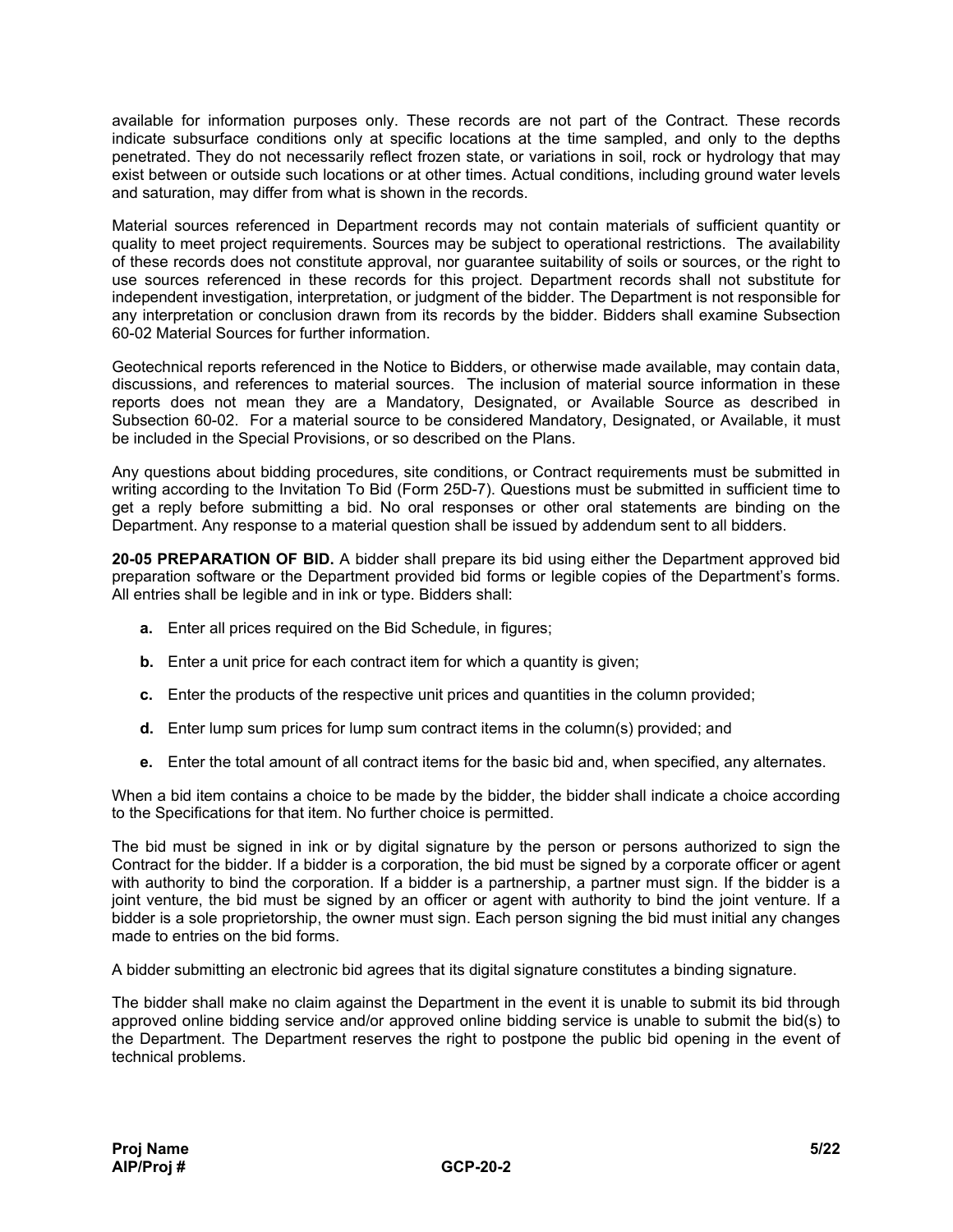For multiple-project bid openings, the bidder may limit the total dollar amount or number of projects to be accepted by completing and attaching the following statement with its bid for at least one of the projects. The Department will then determine which of the low bids it will accept, up to the total indicated.

*"We wish to disqualify all of our successful bids at this bid opening which exceed the total of \$\_\_\_\_\_\_\_\_\_\_\_\_\_ or \_\_\_\_ contracts and hereby authorize the Department to determine which bids to disqualify, based on this limit."*

## **20-06 NONRESPONSIVE BIDS.**

- **a.** A bid shall be rejected as nonresponsive if it:
	- **(1)** Is not properly signed by an authorized representative of the bidder and in a legally binding manner;
	- **(2)** Contains unauthorized additions, conditional or alternative bids, or other irregularities that make the bid incomplete, indefinite, or ambiguous;
	- **(3)** Includes a reservation of the right to accept or reject any award, or to enter into a contract pursuant to an award, except for an award limitation under Subsection 20-05;
	- **(4)** Fails to include an acceptable bid guaranty with the bid;
	- **(5)** Is materially unbalanced
	- **(6)** Fails to meet any other material requirement of the Invitation To Bid; or
	- **(7)** Fails to include a materially complete Certification of Buy American Compliance (Form 25D-151 or Form 25D-152), except on wholly state-funded projects.
- **b.** A bid may be rejected as nonresponsive, in the Department's discretion, if it:
	- **(1)** Is not typed or completed in ink;
	- **(2)** Fails to include an acknowledgement of receipt of each addendum by assigned number and date of issue; or
	- **(3)** Is missing a bid price for any pay item, except when alternate pay items are authorized.

**20-07 BID GUARANTY.** Bids shall be accompanied by a bid guaranty in the amount specified on the Invitation To Bid. The guaranty shall be unconditionally payable to the State of Alaska and shall be in the form of an acceptable paper Bid Bond (Form 25D-14), an electronic bid bond acceptable to the Department and verified through its online bidding service, a certified check, a cashier's check, or a money order.

The surety of a Bid Bond may be any corporation or partnership authorized to do business in Alaska as an insurer under AS 21.09. A legible power of attorney shall be included with each paper Bid Bond (Form 25D-14).

An individual surety will not be accepted as a bid guaranty.

## **20-08 RESERVED.**

**20-09 DELIVERY OF BIDS.** Bids shall be submitted electronically through the online bidding service, or shall be submitted in a sealed envelope. When bids are submitted in a sealed envelope, the envelope shall clearly indicate its contents and the designated address, as specified on the Invitation to Bid. Bids for other work may not be included in the envelope. In the event of a bid delay, electronic bidders that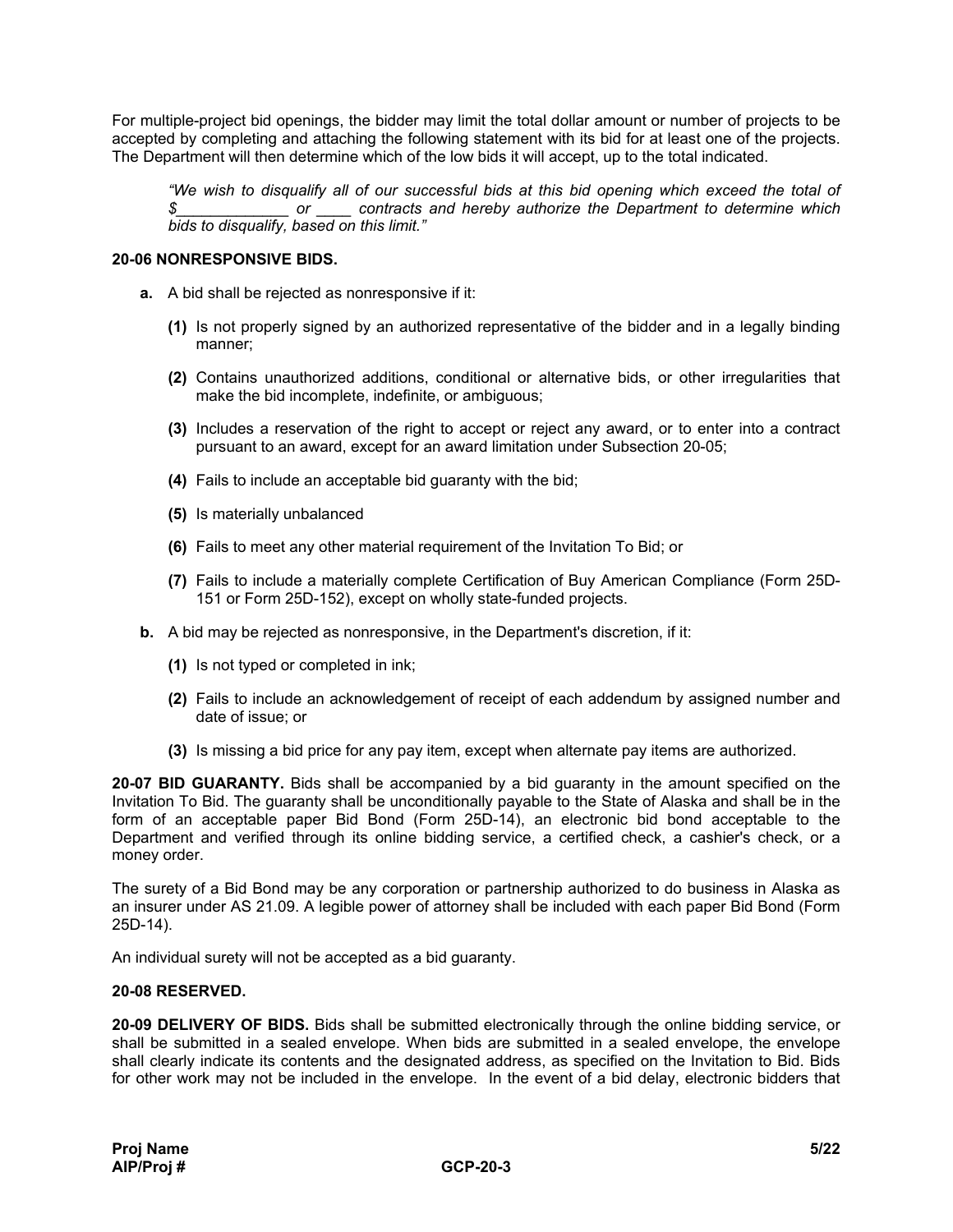have already submitted their bid prior to the bid delay must resubmit their bid utilizing all Bid Forms EBSX Files or their bid will not be received.

The Department will not accept a bid submitted by email or fax unless specifically called for in the Invitation to Bid.

**20-10 WITHDRAWAL OR REVISION OF BIDS.** Manual Bids may be withdrawn or revised in writing delivered by mail, fax, or email, provided that the designated office receives the withdrawal or revision before the deadline stated in the in the Invitation To Bid. Withdraw requests must be signed and submitted by the bidder's duly appointed representative who is legally authorized to bind the bidder. Revisions shall include both the modification of the unit bid price and the total modification of each item modified but shall not reveal the amount of the total original or revised bids.

Electronic Bids may be withdrawn or resubmitted through the online bidding service. Revisions to electronic bids delivered by mail, fax, or email will not be permitted. If electronic bid withdrawal is unsuccessful, electronic bids may be withdrawn in writing delivered by mail, fax, or email provided that the designated office receives the withdrawal before the deadline stated in the Invitation To Bid. Written withdrawal requests must be signed and submitted by the bidder's duly appointed representative who is legally authorized to bind the bidder.

**20-11 PROTEST OF INVITATION TO BID.** An interested party, as defined in AS 36.30.699, may protest an Invitation to Bid before the bid opening according to AS 36.30.560 and AS 36.30.565. Submit a protest to the Contracting Officer.

**20-12 ADDENDA REQUIREMENTS.** The Department will issue addenda if it determines, in its discretion, that clarifications or changes to the Contract documents or bid opening date are needed. The Department may send addenda by any reasonable method such as fax, email, or may post the addenda on its website or online bidding service. Unless picked up in person or included with the bid documents, addenda or notice that an addendum has been issued will be addressed to the individual or company to whom bidding documents were issued and sent to the email address or fax number on the plan holders' list. Notwithstanding the Department's efforts to distribute addenda, bidders are responsible for ensuring that they have received all addenda affecting the Invitation To Bid. Bidders must acknowledge all addenda on the Bid Forms, by fax, or by email before the deadline stated in the Invitation to Bid.

**20-13 RECEIPT AND OPENING OF BIDS.** The Department will only consider bids, revisions, and withdrawals received before the scheduled deadline stated in the Invitation to Bid.

The Department will assemble, open, and publicly announce timely-received bids at the time and place indicated in the Invitation to Bid, or as soon thereafter as practicable. The Department is not responsible for prematurely opening or failing to open bids that are improperly addressed or identified.

**20-14 RESPONSIBILITY OF BIDDERS.** The Department may find a bidder is nonresponsible for any one of the following reasons, but is not limited in its responsibility analysis to the following factors:

- **a.** Evidence of bid rigging or collusion;
- **b.** Fraud or dishonesty in the performance of previous contracts;
- **c.** More than one bid for the same work from an individual, firm, or corporation under the same or different name;
- **d.** Unsatisfactory performance on previous or current contracts;
- **e.** Failure to pay, or satisfactorily settle, all bills due for labor and material on previous contracts;
- **f.** Uncompleted work that, in the judgment of the Department, might hinder or prevent the bidder's prompt completion of additional work, if awarded;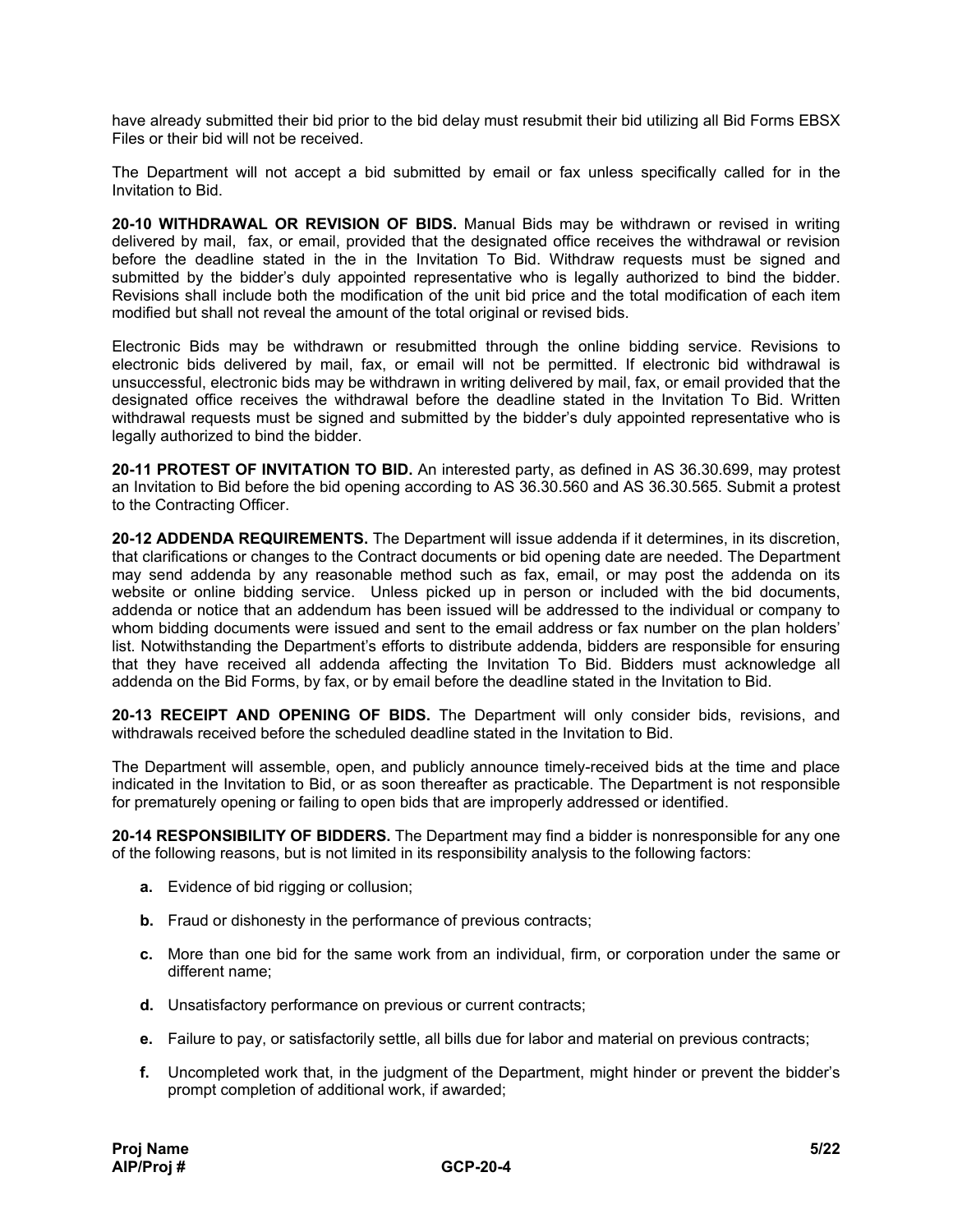- **g.** Failure to reimburse the state for monies owed on any previous contracts;
- **h.** Default under previous contracts;
- **i.** Failure to submit evidence of registration and licensing;
- **j.** Failure to comply with any qualification requirements of the Department;
- **k.** Engaging in any activity that constitutes a cause for debarment or suspension under the State Procurement Code (AS 36.30) or submitting a bid during a period of debarment;
- **l.** Failure to satisfy the responsibility standards set out in state regulations;
- **m.** Lack of skill, ability, financial resources, or equipment required to perform the contract; or
- **n.** Lack of legal capacity to contract.

Nothing contained in this section deprives the Department of its discretion in determining the lowest responsible bidder.

**20-15 FOREIGN TRADE RESTRICTION.** The Contractor by submission of an offer and/or execution of a contract, certifies that it:

- **a.** Is not owned or controlled by one or more citizens or nationals of a foreign country included in the list of countries that discriminate against U.S. firms published by the Office of the United States Trade Representative (USTR);
- **b.** Has not knowingly entered into any contract or subcontract for this project with a contractor that is a citizen or national of a foreign country on said list, or is owned or controlled directly or indirectly by one or more citizens or nationals of a foreign country on said list; and
- **c.** Has not procured any product nor subcontracted for the supply of any product for use on the project that is produced in a foreign country on said list.

Unless the restrictions of this clause are waived by the Secretary of Transportation according to 49 CFR 30.17, no contract shall be awarded to a contractor who is unable to certify to the above. If the Contractor knowingly procures or subcontracts for the supply of any product or service of a foreign country on the said list for use on the project, the FAA may direct, through the Department, cancellation of the contract at no cost to and with no damages available from the Department or the Federal government.

The Contractor shall incorporate this provision for certification without modification in each contract and in all lower tier subcontracts. The Contractor shall require subcontractors to provide immediate written notice to it if the subcontractor learns that its certification was erroneous, or has become erroneous, by reason of changed circumstances. The Contractor may rely upon the certification of a prospective subcontractor unless it has knowledge that the certification is erroneous.

The Contractor shall provide immediate written notice to the Department if the Contractor learns that its certification or that of a subcontractor was erroneous when submitted or has become erroneous by reason of changed circumstances.

This certification is a material representation of fact upon which reliance was placed when making the award. If it is later determined that the Contractor or subcontractor knowingly rendered an erroneous certification, the FAA may direct, through the Department, cancellation of the contract or subcontract for default at no cost to, and with no damages available from, the Department or the Federal Government.

Nothing contained in the foregoing shall be construed to require establishment of a system of records in order to render, in good faith, the certification required by this provision. The knowledge and information